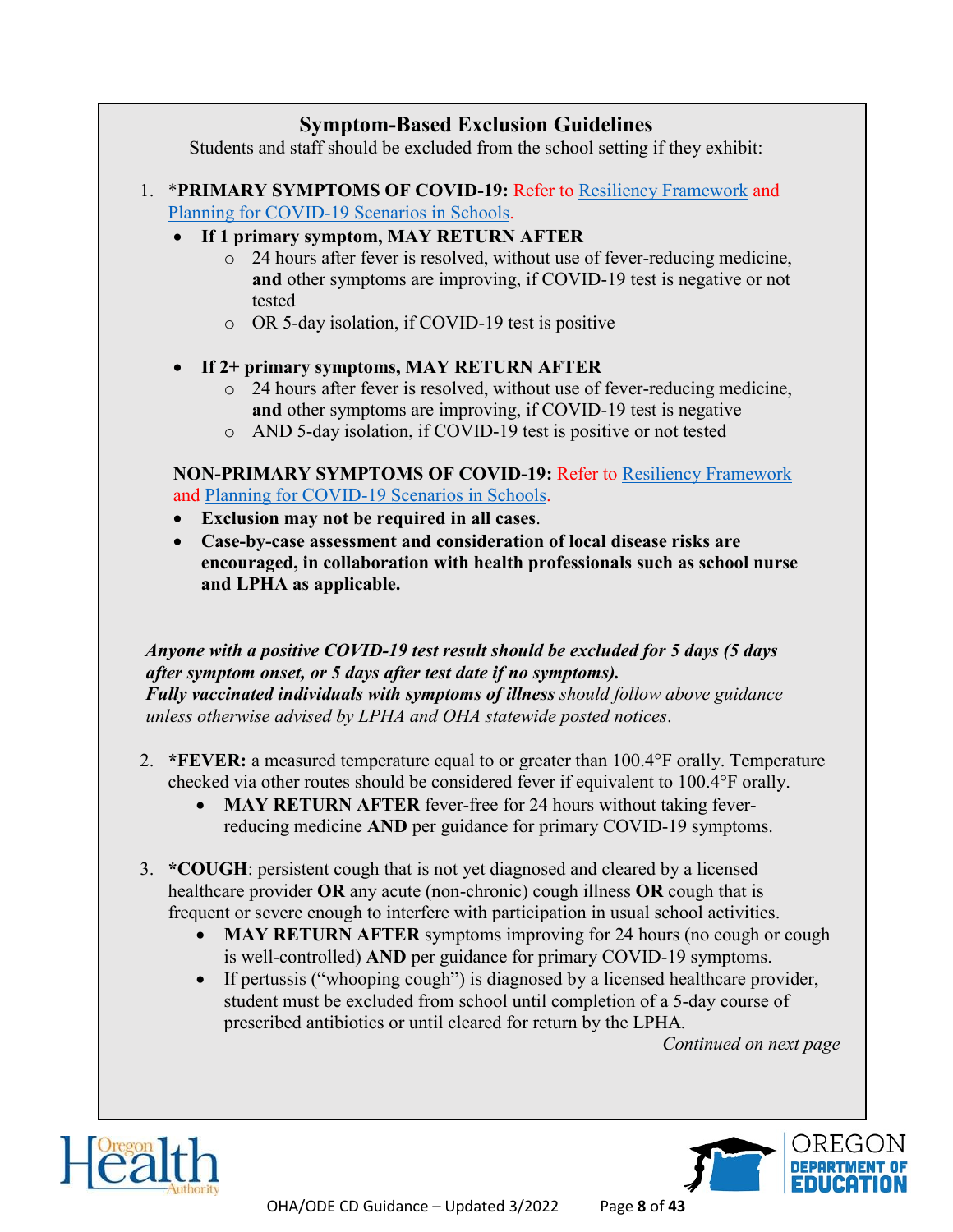- 4. **\*DIFFICULTY BREATHING OR SHORTNESS OF BREATH** not explained by situation such as exercise: feeling unable to catch their breath, gasping for air, breathing too fast or too shallowly, breathing with extra effort such as using muscles of the stomach, chest, or neck.
	- **MAY RETURN AFTER** symptoms improving for 24 hours **AND** per guidance for primary COVID-19 symptoms.
	- This symptom is likely to require immediate medical attention.

## 5. **HEADACHE WITH A STIFF NECK OR FEVER**.

- **MAY RETURN AFTER** symptoms resolve AND per fever guidelines if applicable.
- This combination of symptoms can indicate a serious condition. Medical attention strongly recommended.
- **6. DIARRHEA**: three or more watery or loose stools in 24 hours **OR** sudden onset of loose stools **OR** student unable to control bowel function when previously able.
	- **MAY RETURN AFTER** 48 hours after diarrhea resolves **OR** after seen and cleared by a licensed healthcare provider.
- 7. **VOMITING:** at least 1 episode that is unexplained.
	- **MAY RETURN AFTER** 48 hours after last episode of vomiting **OR** after seen and cleared by a licensed healthcare provider.
- **8. SKIN RASH OR SORES:** new rash not previously diagnosed by a health care provider **OR** if rash is increasing in size **OR** if new sores or wounds are developing day-to-day **OR** if rash, sores, or wounds are draining and cannot be completely covered with a bandage.
	- **MAY RETURN AFTER** rash is resolved **OR** until sores and wounds are dry or can be completed covered with a bandage **OR** after seen and cleared by a licensed healthcare provider.
- 9. **EYE REDNESS AND DRAINAGE**: unexplained redness of one or both eyes **OR**  colored drainage from the eyes **OR** eye irritation accompanied by vision changes **OR** symptoms such as eye irritation, pain, redness, swelling or excessive tear production that prevent active participation in usual school activities.
	- **MAY RETURN AFTER** symptoms resolve **OR** after seen by a licensed healthcare provider and indicated therapy has been started.
	- Eye redness alone, with no colored drainage, may be considered for attendance per CDC guidelines and school nurse assessment.

*Continued on next page*